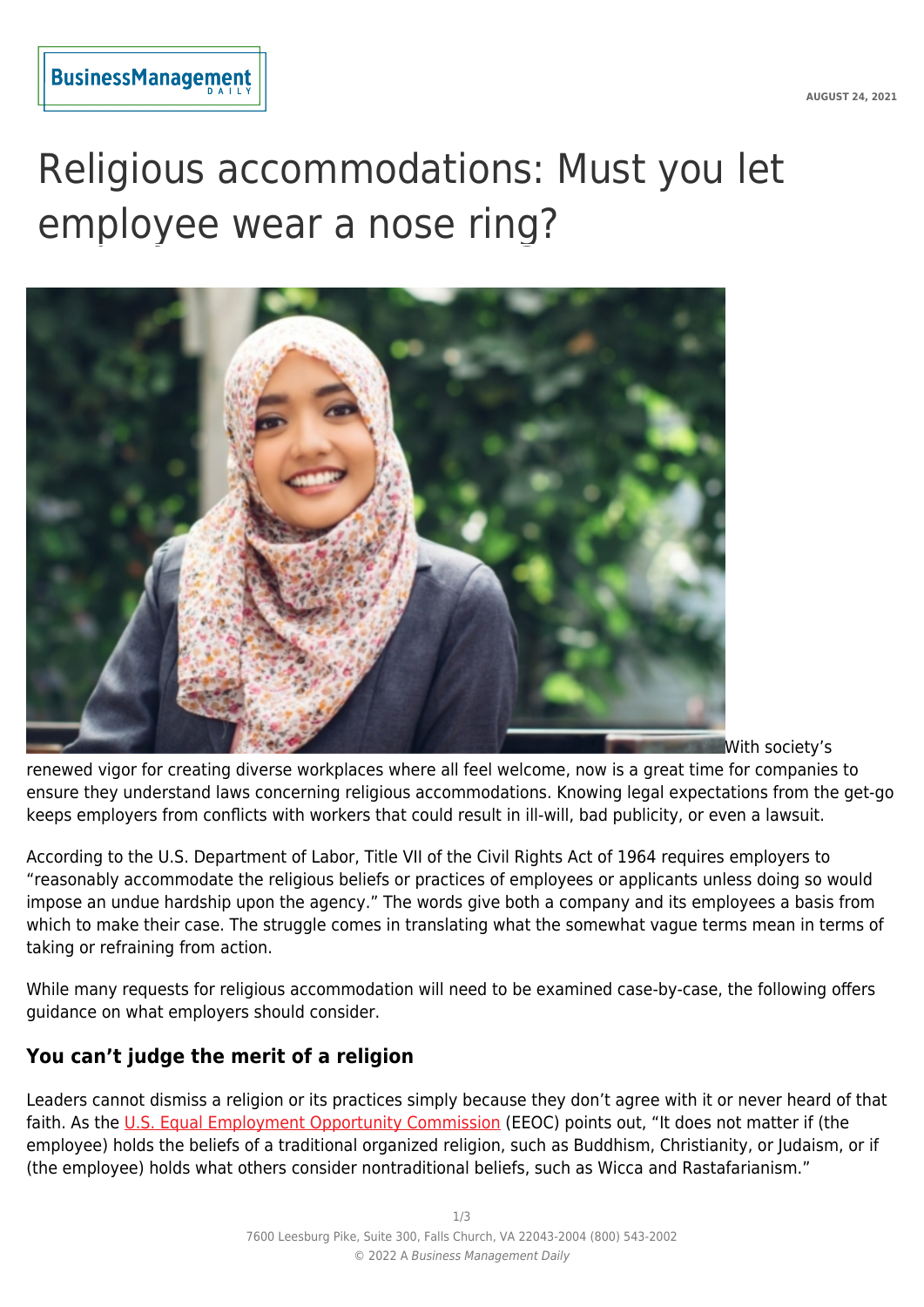For example, followers in many religions sport symbolic head coverings. Employers should show equal respect for a Jewish man requesting permission to wear a kippah, a Rastafarian wanting to wear a beret, or a Muslim woman asking to wear a hijab.

### **Honoring religious beliefs may result in straying from standard policy**

Private employers have the legal right to set their own dress and grooming codes. They may, for instance, institute policies regarding facial hair or the type of jewelry allowed. While workers may balk that any action to control how someone looks violates civil rights, courts typically do not see it this way.

What the law does say, however, is that appearance codes cannot infringe on the employee's civil rights. Religion is a protected civil right. Thus, a Sikh man who sports a long beard because it represents a sincerely held religious belief in his faith should be allowed to keep it even if the organization's code usually limits length.

Note that when someone asks for a religious accommodation, it may set off questioning by others on staff. For instance, say a company has a policy against visible piercings on any part of the body except the ears. A Hindu woman asks for a religious accommodation for her nose ring, and the organization honors her request. Then a fellow employee who wears a nose ring outside of the office notices the woman's jewelry. He now decides to leave his in rather than removing it before work, and HR warns him of policy violation. HR has a right to do this because his case does not involve religious accommodation, however, this could cause some tension with that employee.

#### **Instances exist where religious accommodation may be denied**

Federal law requires employers to carefully consider each request for a workplace change on the basis of religion. However, looking at a matter drawn to your attention does not mean the company must automatically grant every request. (And, your organization needn't go looking for potential cases. The employee who wants a religious accommodation must take the initiative to ask.)

Remember, [Title VII of the Civil Rights Act of 1964](https://www.dol.gov/agencies/oasam/civil-rights-center/internal/policies/religious-discrimination-accommodation) requires employers "to reasonably accommodate the religious beliefs and practices of applicants and employees, unless doing so would cause more than a minimal burden on the operation of the employer's business."

#### **Reasons for which an organization might rightfully deny a religious accommodation request include:**

- Costing the employer more than a minimal amount.
- Causing a lack of necessary staffing.
- Negatively impacting the rights of other employees, such as by violating a collective bargaining agreement or seniority system.
- Forcing other employees to do more than their share of potentially hazardous or burdensome work.
- Jeopardizing security or health.

## **Always proceed with care**

Religion is a highly personal and often emotional subject. Make an effort to stay respectful during all conversations regarding religious accommodations. Aim to understand the request as it relates to business operations, not judge someone's belief system or the sincerity of their religious commitment.

Many organizations find it best to err on the side of caution and acceptance. They try to accommodate the employee's request rather than getting drawn into a dispute. Measures such as making exceptions to dress and grooming rules or tweaking schedules to allow prayer at a scheduled time often provide a relatively easy